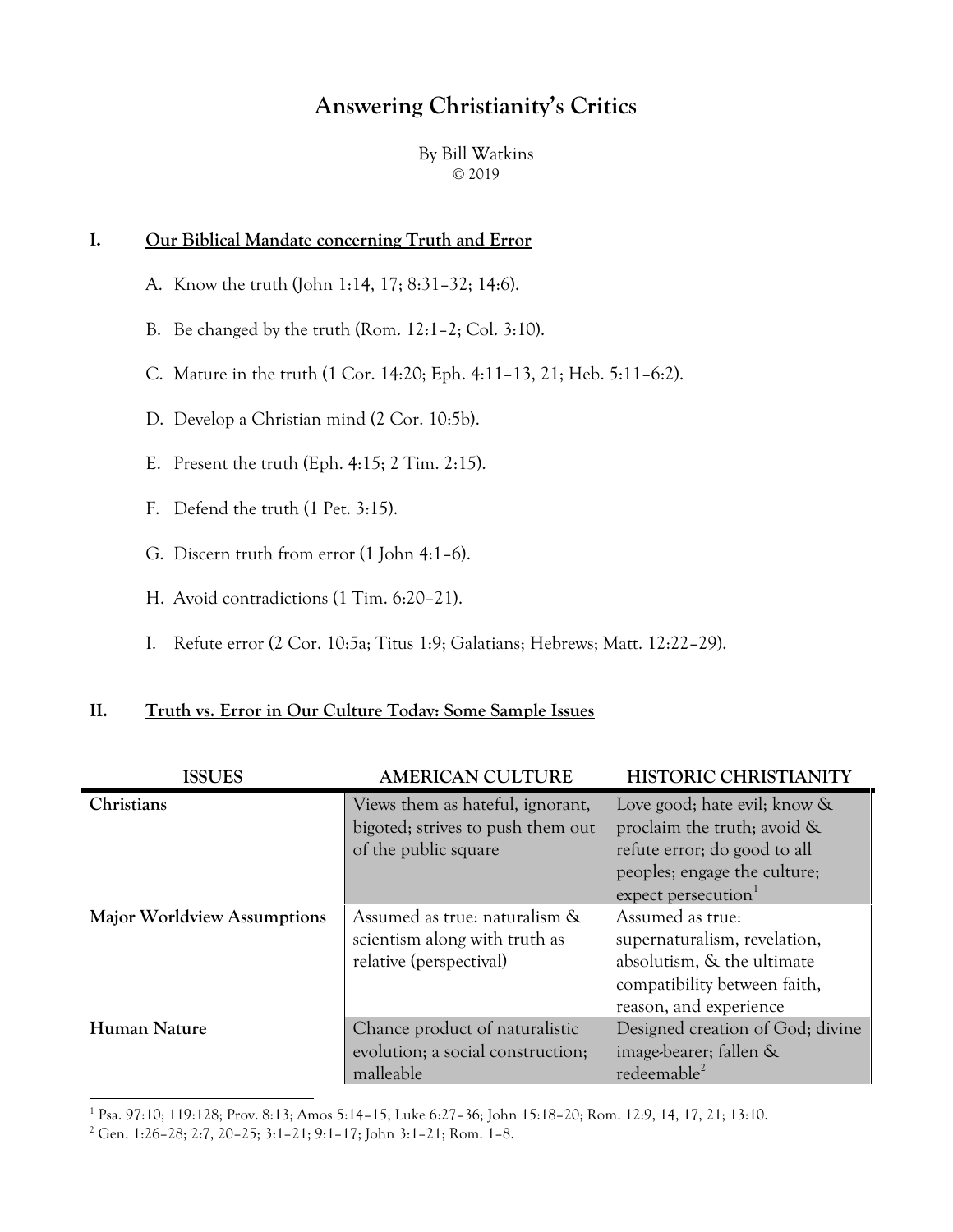| <b>ISSUES</b>             | <b>AMERICAN CULTURE</b>                                                                                        | <b>HISTORIC CHRISTIANITY</b>                                                                                                                               |
|---------------------------|----------------------------------------------------------------------------------------------------------------|------------------------------------------------------------------------------------------------------------------------------------------------------------|
| Human Gender              | Elastic & subjectively assigned                                                                                | Divinely established as male &<br>$f$ emale <sup>3</sup>                                                                                                   |
| <b>Sexual Orientation</b> | Waivers between it as genetically<br>determined & subjectively<br>changeable                                   | Adversely affected by the Fall;<br>only heterosexual orientation a<br>moral good <sup>4</sup>                                                              |
| <b>Sexual Activity</b>    | Every kind that's consensual is<br>good                                                                        | Only loving heterosexual sex in<br>marriage is good <sup>5</sup>                                                                                           |
| Identity                  | Obsessed with group identity<br>(tribes) while exalting self                                                   | Defined by Family identity with<br>its Head, Jesus Christ; the self is<br>intrinsically valuable, morally<br>corrupt, and yet redeemable <sup>6</sup>      |
| Race                      | Defines us and divides us by<br>race; conflicted over racial<br>differences while asserting racial<br>equality | Only one race-the human race;<br>humanity should not be divided<br>against itself; all humans equal in<br>Christ $\&$ as divine image-bearers <sup>7</sup> |
| Government                | Moving toward statism &<br>socialism; the state is the highest<br>authority                                    | God is the highest authority; the<br>state divinely established to<br>uphold the good $\&$ punish evil <sup>8</sup>                                        |

## **III. How We Can Answer Our Critics**

- A. Understand our times and how we got here.
- B. Build bridges of commonality wherever possible.
- C. Probe the issues more deeply and more thoroughly than the critics do.
- D. Fairly and accurately restate what the critics believe and why.
- E. Expose and refute the errors of the critics, including their self-defeating claims.

l

<sup>3</sup> Gen. 1:27.

<sup>&</sup>lt;sup>4</sup> See Norman L. Geisler, Christian Ethics: Contemporary Issues and Options, 2<sup>nd</sup> ed. (Grand Rapids, MI: Baker Academic, 2010), chs. 15–16.

<sup>5</sup> See Geisler, *Christian Ethics*, chs. 15–16.

<sup>6</sup> Romans, Galatians, and Ephesians; cf. Gen.1:27; 9:6; Jam. 3:8–9.

<sup>7</sup> Gen. 1:27; Mal. 2:10; Acts 17:26; Gal. 3:28.

<sup>&</sup>lt;sup>8</sup> Consider Jesus' ministry among the people and his interactions with the religious and political leaders (the Gospels), and the disciples' ministry among the people and their interactions with the religious and political leaders (esp. Acts). See also Rom. 13:1–7; 1 Cor. 2:6–8; 6:1–8; Rev. 13–18.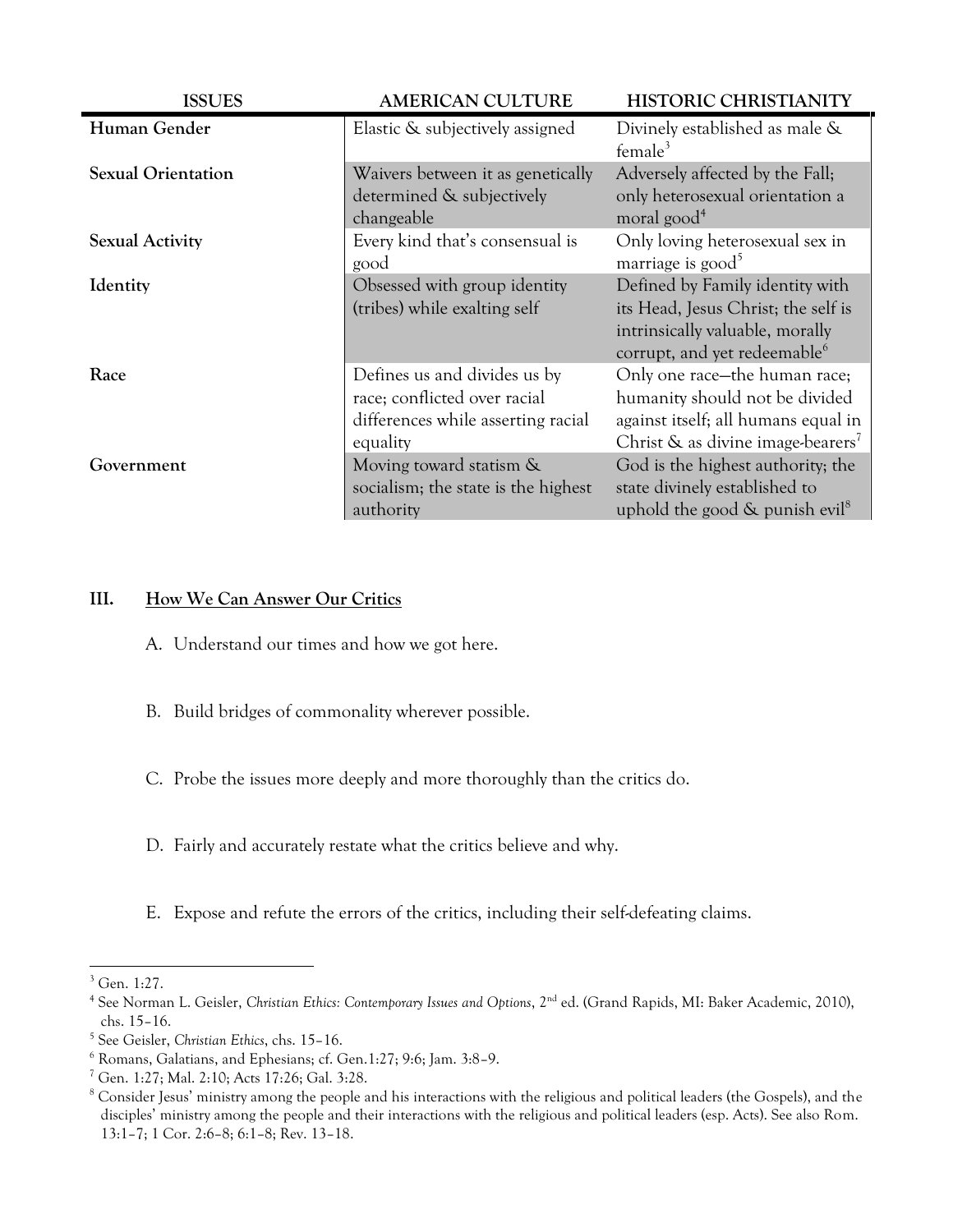- F. Use the betrayal of behavior.
- G. Focus on fundamentals, not peripherals, and on assumptions, not just stated beliefs and arguments.

#### **IV. Brief Bibliography on the Issues**

#### A. Christians

*Taking Rites Seriously: Law, Politics, and the Reasonableness of Faith,* by Francis J. Beckwith *It's Dangerous to Believe: Religious Freedom and Its Enemies,* by Mary Eberstadt *The Naked Public Square: Religion and Democracy in America,* by Richard John Neuhaus *Is Religion Dangerous?,* by Keith Ward *The Benedict Option: A Strategy for Christians in a Post-Christian Nation,* by Rod Dreher *Christ and Culture,* by H. Richard Niebuhr *Christ and Culture Revisited,* by D. A. Carson *The Body: Being Light in Darkness,* by Charles Colson with Ellen Santilli Vaughn *The Great Omission: Reclaiming Jesus's Essential Teachings on Discipleship,* by Dallas Willard *The Example of Jesus,* by Michael Griffiths *The Christian Mind: How Should a Christian Think?,* by Harry Blamires Love Your God with All Your Mind: The Role of Reason in the Life of the Soul, by J. P. Moreland

#### B. Major Worldview Assumptions

*The New Absolutes,* by William D. Watkins *Relativism: Feet Firmly Planted in Mid-Air,* by Francis J. Beckwith and Gregory Koukl *Fear of Knowledge: Against Relativism and Constructivism,* by Paul Boghossian *Scientism and Secularism,* by J. P. Moreland *Where the Conflict Really Lies: Science, Religion, and Naturalism,* by Alvin Plantinga Reason in the Balance: The Case against Naturalism in Science, Law and Education, by Phillip E. Johnson *Darwin Devolves: The New Science about DNA That Challenges Evolution,* by Michael J. Behe

*Uncommon Dissent: Intellectuals Who Find Darwinism Unconvincing,* by William A. Dembski, ed. *Systematic Theology,* vol. 1, by Norman L. Geisler

C. Human Nature & Gender, Sexual Orientation & Activity *When Harry Became Sally,* by Ryan T. Anderson *Love Thy Body: Answering Hard Questions about Love and Sexuality,* by Nancy R. Pearcey *Soma in Biblical Theology,* by Robert H. Gundry *Christian Perspectives on Being Human: A Multidisciplinary Approach to Integration,* by J. P. Moreland and David M. Ciocchi, eds. *The Importance of Being Human: Some Aspects of the Christian Doctrine of Man,* by E. L. Mascall *Taking Sex Differences Seriously,* by Steven E. Rhoads